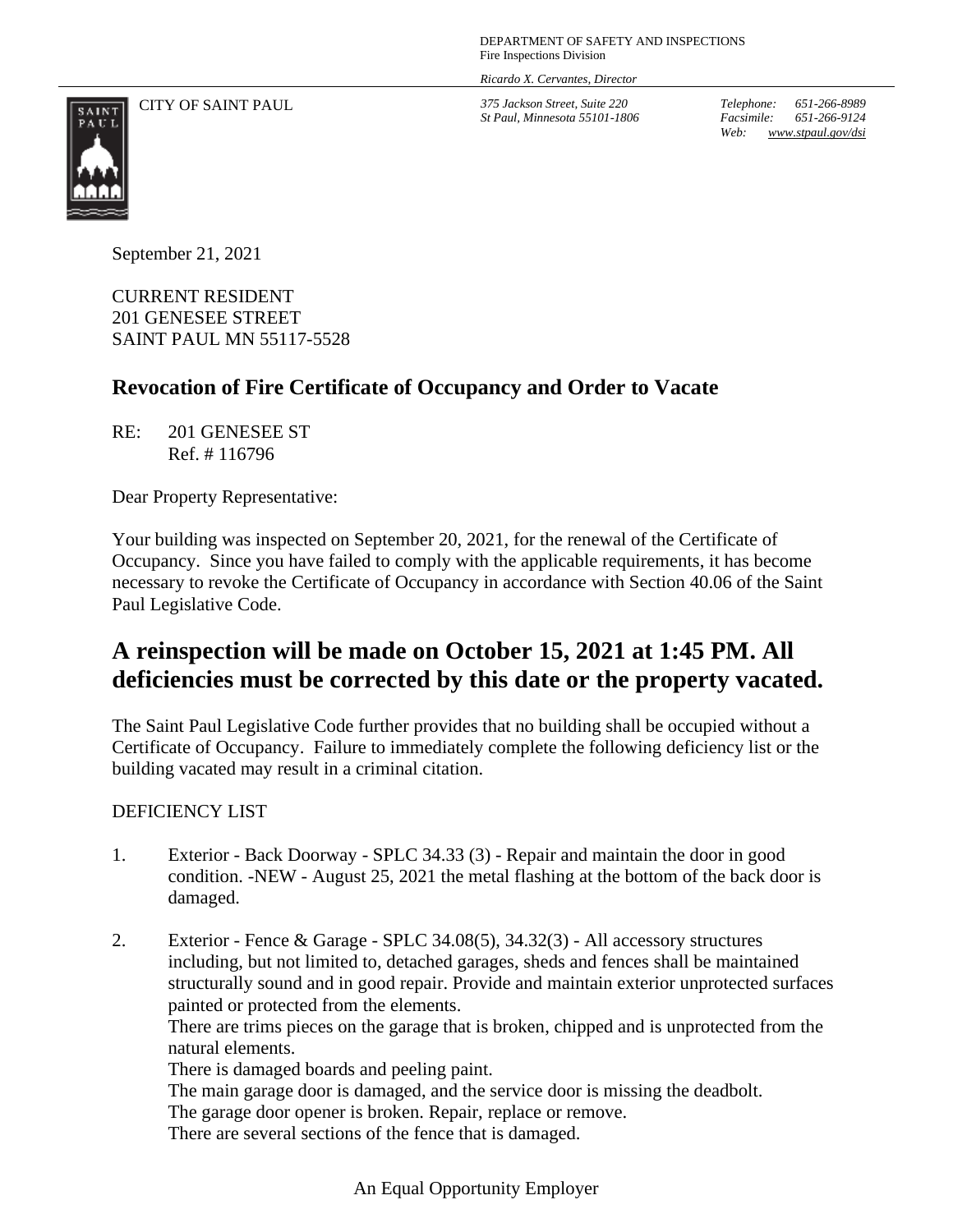- 3. Exterior Front of Property SPLC 34.08 (10) Repair, replace and maintain exterior sidewalks, walkways and stairs. -NEW - 4/29/2021 - The sidewalk and stairs at the front of the property are in disrepair with very large cracks and holes. Properly repair the sidewalk and stairs.
- 4. Exterior Garage SPLC 34.08. Exterior property areas on residential properties. (6) Stored materials. It shall be unlawful to accumulate and store building material, lumber, boxes, cartons, portable storage containers, inter modal cargo containers or other containers, machinery, scrap metal, junk, raw material, or fabricated goods. -Properly discard of all the mattresses in the garage and properly organize the storage items.
- 5. Exterior Garage Roof SPLC 34.09 (2), 34.33 (1) Provide and maintained the roof weather tight and free from defects. -There are sections of the garage roof that is damaged and other sections where the shingles were improperly installed.
- 6. Exterior Throughout MSFC 304.1 Remove excessive combustible storage and/or vegetation from exterior property areas. -NEW - August 25, 2021 - There is a pile of tires, shopping cart and other material behind and on the side of the garage. There is also trash and other materials in the back yard. NEW - August 25, 2021 - There is furniture and garbage being stored in the front porch area.
- 7. Exterior Throughout SPLC 45.03 (7) Cut and maintain the grass/weeds less than 8 inches tall. -NEW - August 25, 2021 - There is vegetation growing around the gas meter again and around the rest of the property.
- 8. Interior Bathroom SPLC 34.11 (1), MSBC 2902.1, SPLC 34.35 (1), MPC 301.1 Repair or replace and maintain all parts of the plumbing system to an operational condition.-The caulking around the inside and outside of the bath tub is worn and is peeling, allowing water to enter the openings. There is also an opening on the side of the bath tub that is allowing water to enter. Properly repair and seal the opening. The seal along the back side of the bathroom sink is worn and the sink is coming loose from the wall.
- 9. Interior Ceiling SPLC 34.10 (7), 34.17 (5) Repair and maintain the ceiling in an approved manner. -There is water damage to the ceiling near the living room.
- 10. Interior Light Fixture SPLC 34.12 (2), SPLC 34.36 (1) Repair and maintain all required and supplied equipment in an operative and safe condition to properly and safely perform their intended function in accordance with the provisions of the applicable code.- The light fixture near the water damaged ceiling appears to not be working. Investigate and repair the light fixture if needed. It is reported that water was collecting inside the globe.
- 11. Interior SPLC 34.19 Provide access to the inspector to all areas of the building.